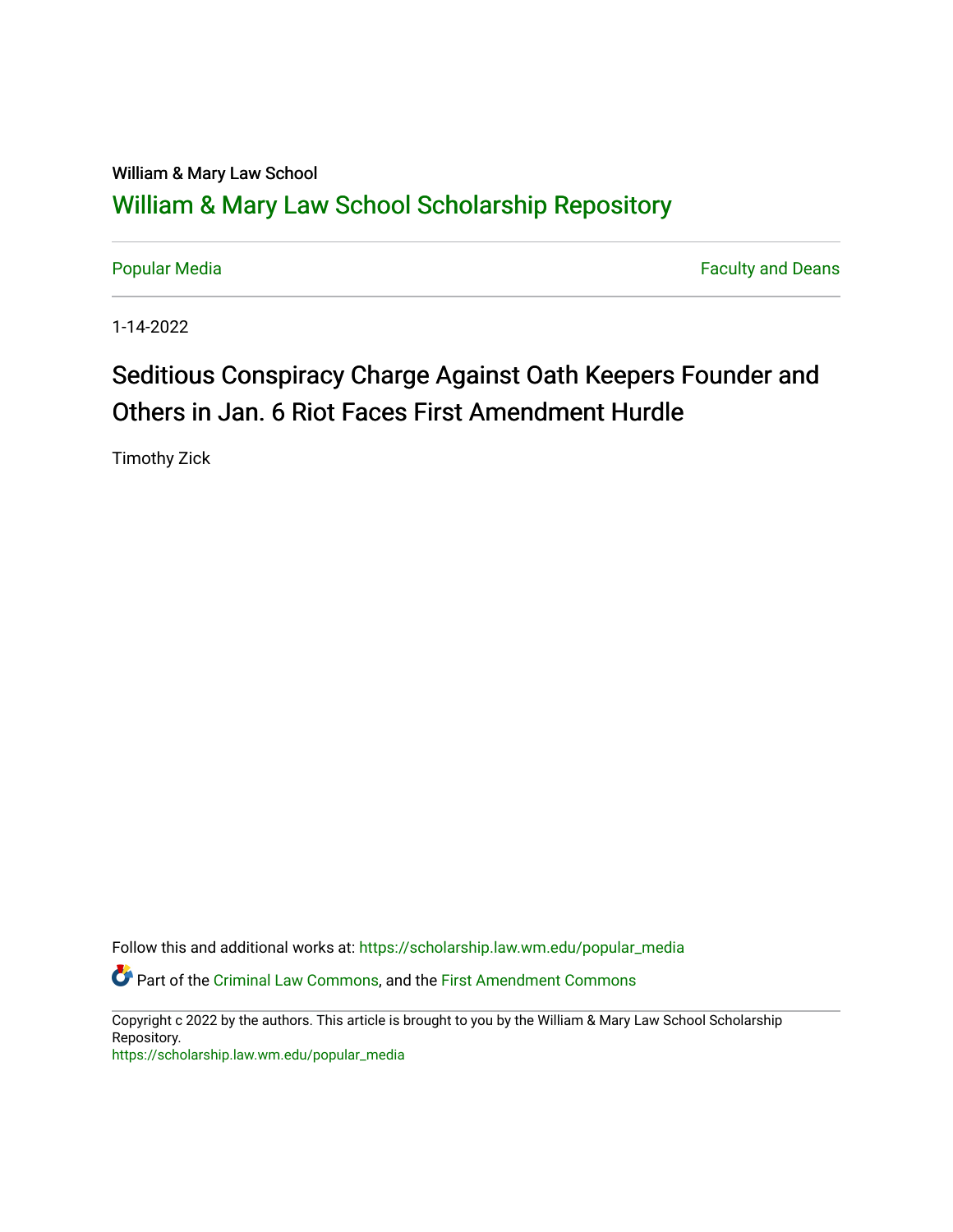## **THE CONVERSATION**

Academic rigor, journalistic flair



Stewart Rhodes faces up to 20 years behind bars if convicted of seditious conspiracy. [AP Photo/Susan Walsh](https://newsroom.ap.org/detail/CapitolRiotSedition/981d3aaf03ef42378ced4ea0c2b9252f/photo?Query=Stewart%20Rhodes&mediaType=photo&sortBy=arrivaldatetime:desc&dateRange=Anytime&totalCount=22¤tItemNo=1)

## **Seditious conspiracy charge against Oath Keepers founder and others in Jan. 6 riot faces First Amendment hurdle**

January 14, 2022 8.35am EST

#### **[Timothy](https://theconversation.com/profiles/timothy-zick-1306993) Zick**

Professor of Law, William & Mary Law School

The seditious [conspiracy](https://www.justice.gov/opa/pr/leader-oath-keepers-and-10-other-individuals-indicted-federal-court-seditious-conspiracy-and) charges filed against Stewart Rhodes, founder of the Oath Keepers militia, along with 10 other defendants, opens a new and significant chapter in the events of Jan. 6, 2021.

Many observers have noted the [absence](https://www.motherjones.com/politics/2022/01/january-6-sedition-charges-trump-white-supremacy-capitol/) of "seditious conspiracy" charges in connection with [prosecutions](https://www.politico.com/news/2022/01/04/jan-6-insurrection-sentencing-tracker-526091) of those who took part in the Capitol riot. Participants in the riot have been charged with minor crimes such as trespassing or other lower-level offenses. Others have been charged with more serious offenses, such as obstructing a [congressional](https://www.justice.gov/usao-dc/capitol-breach-cases) proceeding or bringing a weapon inside the U.S. Capitol.

But the seditious conspiracy charges announced on Jan. 13, 2022 by the [Department](https://www.justice.gov/opa/pr/leader-oath-keepers-and-10-other-individuals-indicted-federal-court-seditious-conspiracy-and) of Justice raise the stakes and political temperature of the Jan. 6 investigation. As a First [Amendment](https://scholar.google.com/citations?user=3xAnT2QAAAAJ&hl=en&oi=ao) scholar, I believe they may also give rise to serious concerns about the rights of others protesting government actions down the road.

### **Prosecutions are rare**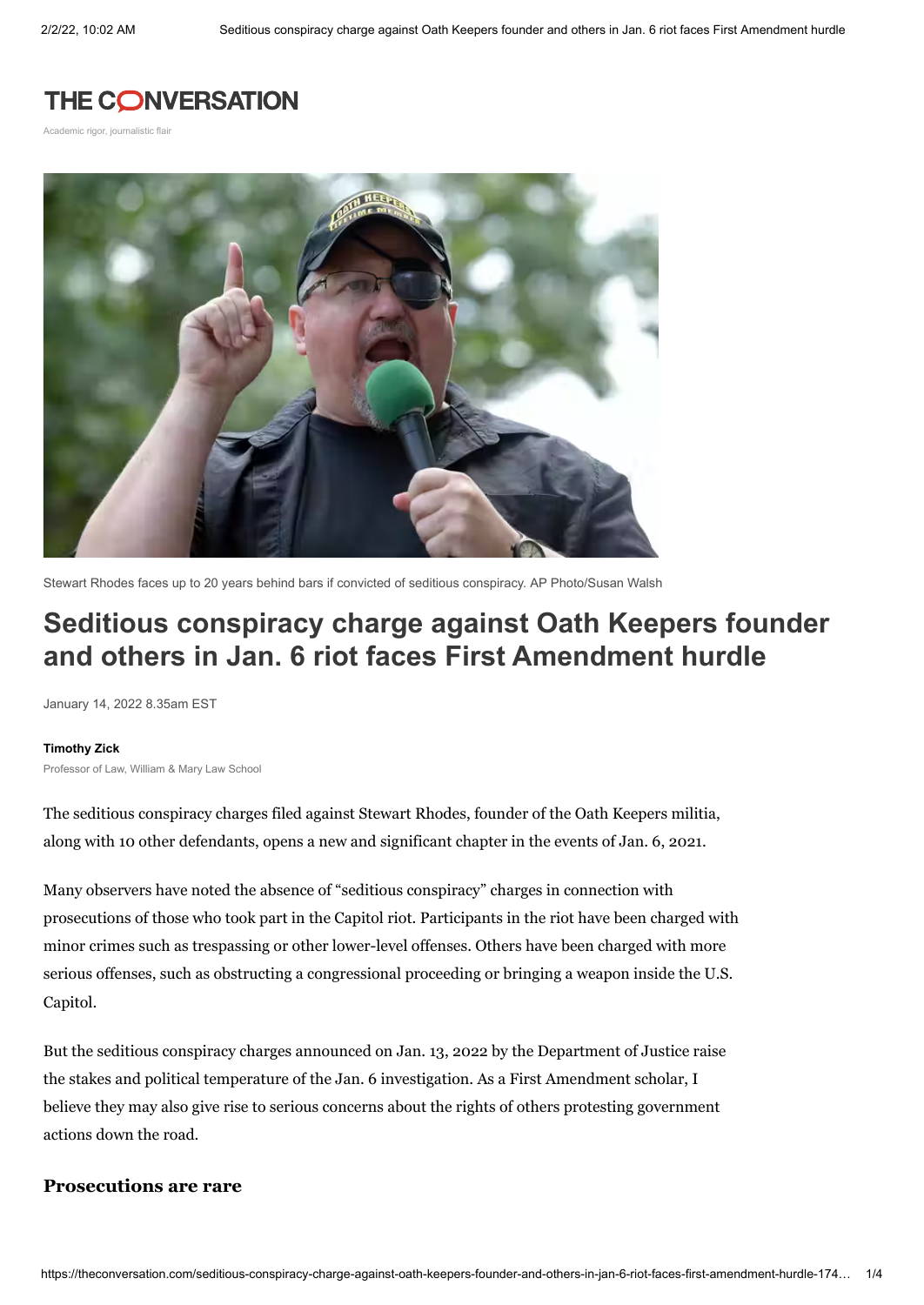The crime of seditious [conspiracy](https://www.washingtonpost.com/politics/2022/01/13/what-is-sedition/) involves joining with others to overthrow the government of the United States.

Under [federal](https://uscode.house.gov/view.xhtml?path=/prelim@title18/part1/chapter115&edition=prelim) law, persons are guilty of seditious conspiracy if they conspire "to overthrow, put down, or destroy the government" by force. That is the central or core offense.

However, the federal seditious [conspiracy](https://uscode.house.gov/view.xhtml?path=/prelim@title18/part1/chapter115&edition=prelim) law also prohibits using force to "prevent, hinder, or delay the execution of any law of the United States" and using force to "seize, take, or possess any property of the United States." The crime carries a maximum sentence of 20 years in prison, fines, or both.

Seditious conspiracy prosecutions are rare in the U.S., but not unheard of. Charges have been [successfully](https://apnews.com/article/riots-conspiracy-9d22bdd4e2d4d786531ebe0fb8095de4) brought against Puerto Rican [nationalists](https://www.lawfareblog.com/when-extremists-stormed-capitol-and-got-convicted-seditious-conspiracy) who stormed the Capitol in March of 1954 and against Islamic militants who plotted to bomb several New York landmarks in the early 1990s. However, juries have also acquitted members of a neo-Nazi group charged with seditious conspiracy for conspiring to overthrow the U.S. government and [assassinate](https://apnews.com/article/604c50e36bd020ac70be35445b12d059) federal officials.

Prosecutors may be reluctant to charge seditious conspiracy for several reasons. Conspiracy charges, which entail planning between two or more people to commit a crime, take lots of time and resources to develop and prosecute. Proving the elements of seditious conspiracy can be factually and legally difficult. Entering a restricted area or obstructing a congressional proceeding are far easier crimes to prove than plots to overthrow or hinder the U.S. government.

Prosecutors may also be reluctant to charge seditious conspiracy because the charges may appear to be politically motivated.

### **From speech to action**

The First [Amendment](https://constitutioncenter.org/interactive-constitution/amendment/amendment-i) also may pose a significant hurdle for prosecutors trying to prove seditious conspiracy.

Although it does not protect speech that incites imminent lawless action, the First Amendment does protect speech that advocates overthrowing government in more abstract terms.

So anti-government sentiment or general calls to "action" against purported "tyrants" – or statements of that nature – don't rise to the level of a seditious conspiracy. For prosecutors to convict those charged with seditious conspiracy, they must prove there were specific plans to hinder the execution of the law or seize government property.

For example, a 2010 seditious conspiracy charge brought against [members](https://apnews.com/article/riots-conspiracy-9d22bdd4e2d4d786531ebe0fb8095de4) of the Hutaree militia, which the government alleged planned to wage war against the government, was dismissed because the prosecution's case rested substantially on hateful and offensive speech by members of the Christian extremist group that was protected by the First Amendment. The evidence did not demonstrate a plot to overthrow the government.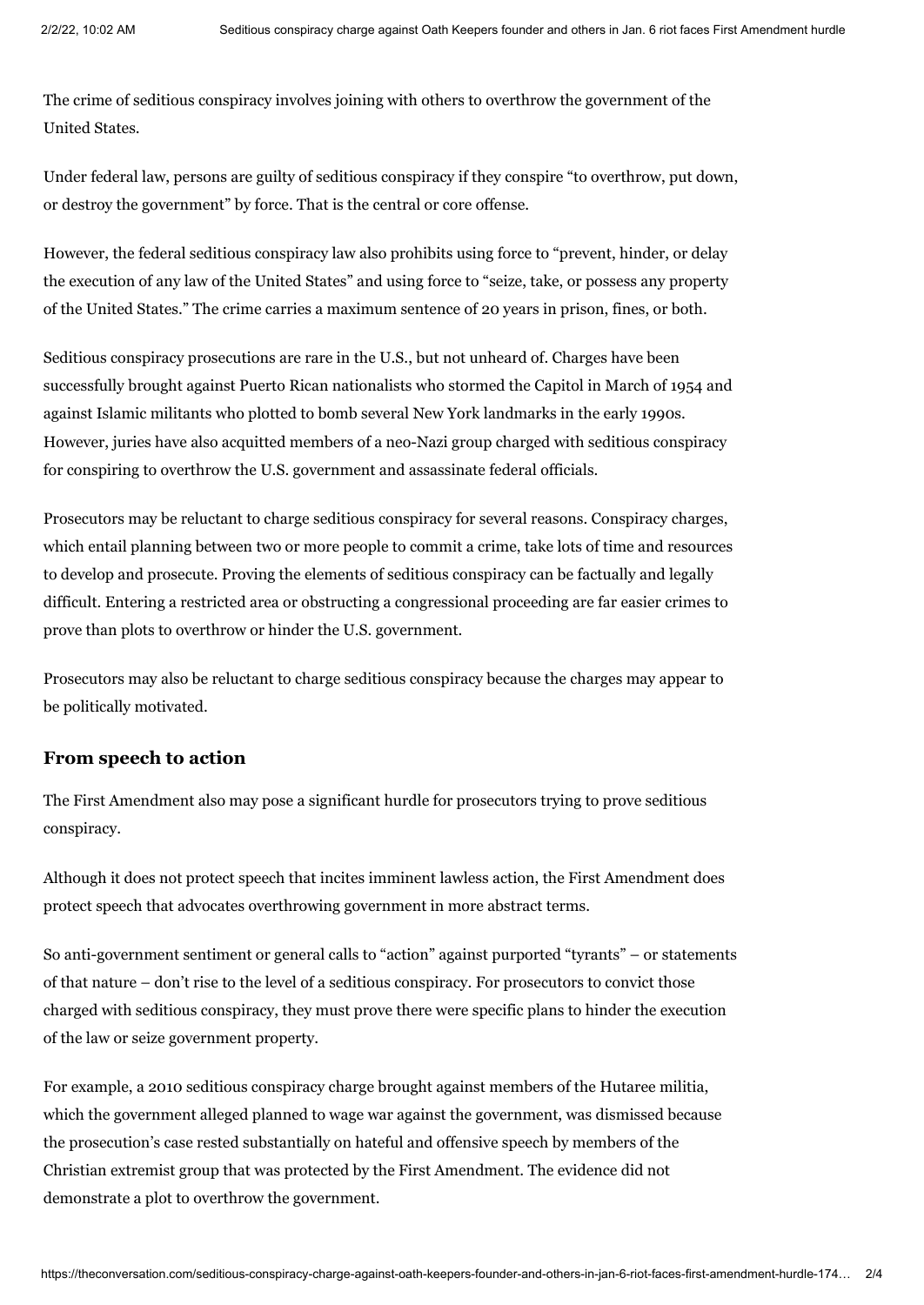In the case of the Oath Keepers, the government will have to overcome similar First Amendment concerns.

In the case of Rhodes and his alleged co-conspirators, prosecutors may secure a conviction if they can prove, as is alleged in the [indictment](https://www.justice.gov/usao-dc/press-release/file/1462346/download), that the militia moved from protected speech to planning specific actions – including "to stop the lawful transfer of presidential power" – that are not protected by the First Amendment.

In a press release [accompanying](https://www.justice.gov/opa/pr/leader-oath-keepers-and-10-other-individuals-indicted-federal-court-seditious-conspiracy-and) the conspiracy charges, the Department of Justice alleged specific actions by the defendants, including planning to travel to Washington, and bringing weapons to the area in support of the operation.

If any case fits the seditious conspiracy crime, perhaps this is it.

[*More than 140,000 readers get one of The [Conversation's](https://memberservices.theconversation.com/newsletters/?source=inline-140K) informative newsletters.* Join the list today.]

### **Potential for abuse**

However, use of the seditious conspiracy law in Rhodes's case may set a bad precedent as far as future protesters and dissidents are concerned. I see a danger that it could be used to support seditious conspiracy charges against other, potentially nonviolent, groups.

The words of the seditious conspiracy law – using force to "prevent, hinder, or delay the execution of any law of the United States" or to "seize, take, or possess any property of the United States" – may be broad enough to sweep in certain kinds of civil disobedience, disruptive protests at the Capitol and elsewhere, and plans to resist mass arrests.

Such concerns may be yet another reason prosecutors had seemingly been reluctant to rely on seditious conspiracy charges for the Jan. 6 defendants.

History demonstrates how broadly worded sedition laws can suppress protest and dissent. During the World War I, pacifists and dissidents were [frequently](https://www.history.com/news/sedition-espionage-acts-woodrow-wilson-wwi) charged with sedition and seditious conspiracy based on their political advocacy and criticism of government.

The First Amendment, which broadly protects dissent, would not permit such prosecutions today. Modern interpretations of freedom of speech impose stringent [requirements](https://www.law.cornell.edu/wex/brandenburg_test) in prosecutions for "inciting" violence. However, a successful prosecution for seditious conspiracy in the Rhodes case may create a precedent for going after demonstrators who commit ordinary crimes, such as damaging a police car or occupying a federal building, or who engage in other acts of civil disobedience.